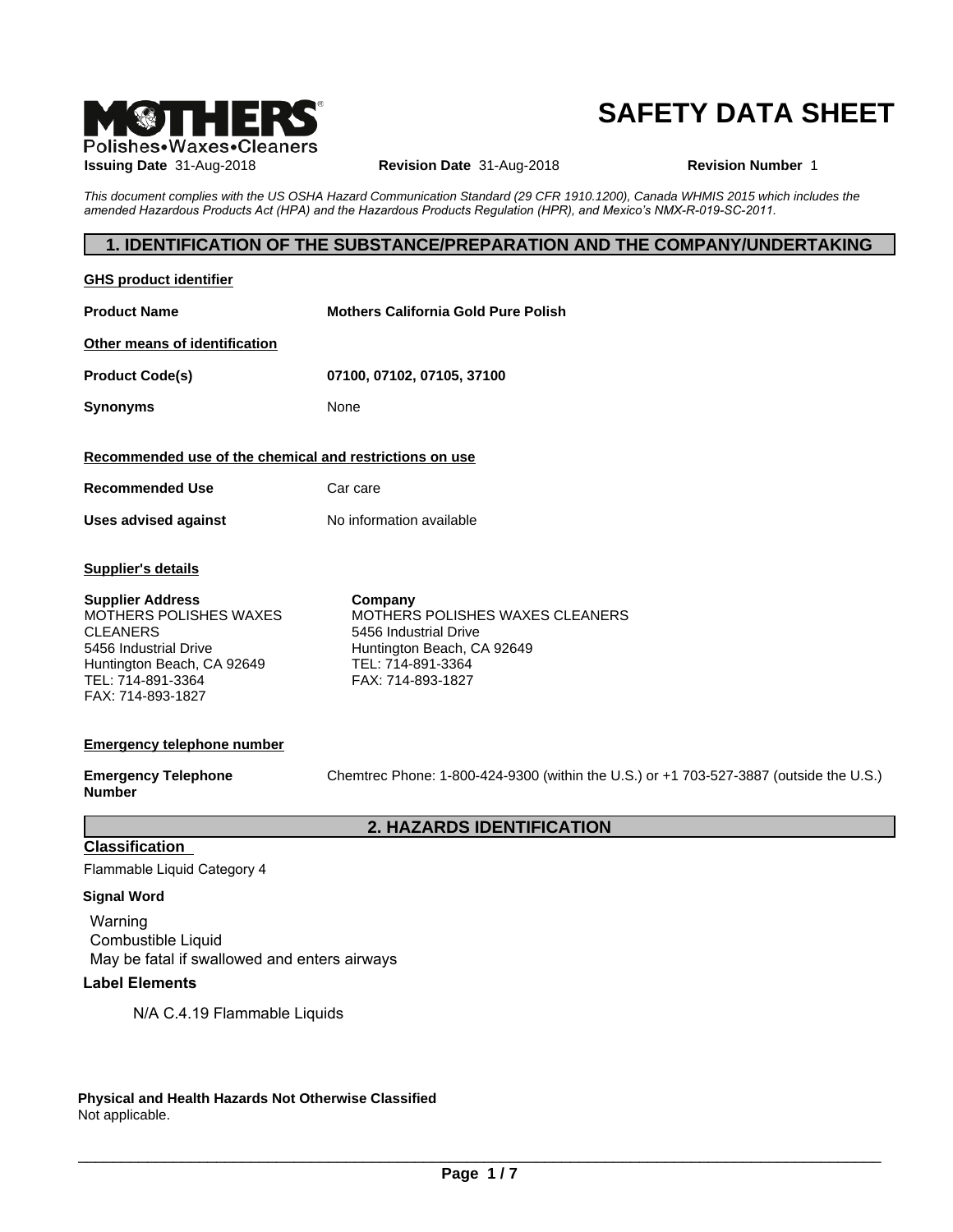## **Precautionary Statements**

### • None.

### **Other information**

| WPS-MPWC-07100NA - Mothers California Gold Pure Polish                                       |                       |                    | Revision Date 31-Aug-2018                                                                            |                                         |  |
|----------------------------------------------------------------------------------------------|-----------------------|--------------------|------------------------------------------------------------------------------------------------------|-----------------------------------------|--|
| <b>Precautionary Statements</b><br>$\cdot$ None.                                             |                       |                    |                                                                                                      |                                         |  |
| <b>Other information</b><br>Prolonged or repeated contact may dry skin and cause irritation. |                       |                    |                                                                                                      |                                         |  |
|                                                                                              |                       |                    |                                                                                                      |                                         |  |
|                                                                                              |                       |                    |                                                                                                      |                                         |  |
| 3. COMPOSITION/INFORMATION ON INGREDIENTS                                                    |                       |                    |                                                                                                      |                                         |  |
| <b>Chemical Name</b>                                                                         | <b>CAS-No</b>         | Weight %           | <b>Hazardous Material</b><br>Information Review Act date exemption granted<br>registry number (HMIRA | Date HMIRA filed and<br>(if applicable) |  |
| Petroleum distillates, hydrotreated light                                                    | 64742-47-8            | 20-30              | registry #)                                                                                          |                                         |  |
| Calcined kaolin clay<br>Isopropyl alcohol                                                    | 66402-68-4<br>67-63-0 | $10 - 25$<br>$<$ 1 | $\sim$                                                                                               |                                         |  |

| Description of necessary first-aid measures                                       |                                                                                                                                           |  |  |  |  |
|-----------------------------------------------------------------------------------|-------------------------------------------------------------------------------------------------------------------------------------------|--|--|--|--|
| <b>Eye Contact</b>                                                                | Rinse thoroughly with plenty of water, also under the eyelids. Get medical attention if<br>symptoms occur.                                |  |  |  |  |
| <b>Skin Contact</b>                                                               | Wash skin with soap and water. Get medical attention if symptoms occur.                                                                   |  |  |  |  |
| <b>Inhalation</b>                                                                 | Move to fresh air.                                                                                                                        |  |  |  |  |
| Ingestion                                                                         | Clean mouth with water and afterwards drink plenty of water. Get medical attention if<br>symptoms occur.                                  |  |  |  |  |
| Most important symptoms/effects, acute and delayed                                |                                                                                                                                           |  |  |  |  |
| <b>Most Important Symptoms/Effects</b>                                            | None known.                                                                                                                               |  |  |  |  |
|                                                                                   | Indication of immediate medical attention and special treatment needed, if necessary                                                      |  |  |  |  |
| <b>Notes to Physician</b>                                                         | Treat symptomatically.                                                                                                                    |  |  |  |  |
|                                                                                   | <b>5. FIRE-FIGHTING MEASURES</b>                                                                                                          |  |  |  |  |
| <b>Suitable Extinguishing Media</b>                                               | Use extinguishing measures that are appropriate to local circumstances and the<br>surrounding environment.                                |  |  |  |  |
| <b>Unsuitable Extinguishing Media</b>                                             | No information available.                                                                                                                 |  |  |  |  |
| <b>Specific Hazards Arising from the</b><br><b>Chemical</b>                       | None in particular.                                                                                                                       |  |  |  |  |
| <b>Explosion Data</b>                                                             |                                                                                                                                           |  |  |  |  |
| <b>Sensitivity to Mechanical Impact</b><br><b>Sensitivity to Static Discharge</b> | None.<br>None.                                                                                                                            |  |  |  |  |
| <b>Protective Equipment and</b><br><b>Precautions for Firefighters</b>            | As in any fire, wear self-contained breathing apparatus pressure-demand, MSHA/NIOSH<br>(approved or equivalent) and full protective gear. |  |  |  |  |
|                                                                                   | <b>6. ACCIDENTAL RELEASE MEASURES</b>                                                                                                     |  |  |  |  |
|                                                                                   | Personal precautions, protective equipment and emergency procedures                                                                       |  |  |  |  |
| <b>Personal Precautions</b>                                                       | Ensure adequate ventilation.                                                                                                              |  |  |  |  |

#### **Personal precautions, protective equipment and emergency procedures**

**Personal Precautions** Ensure adequate ventilation.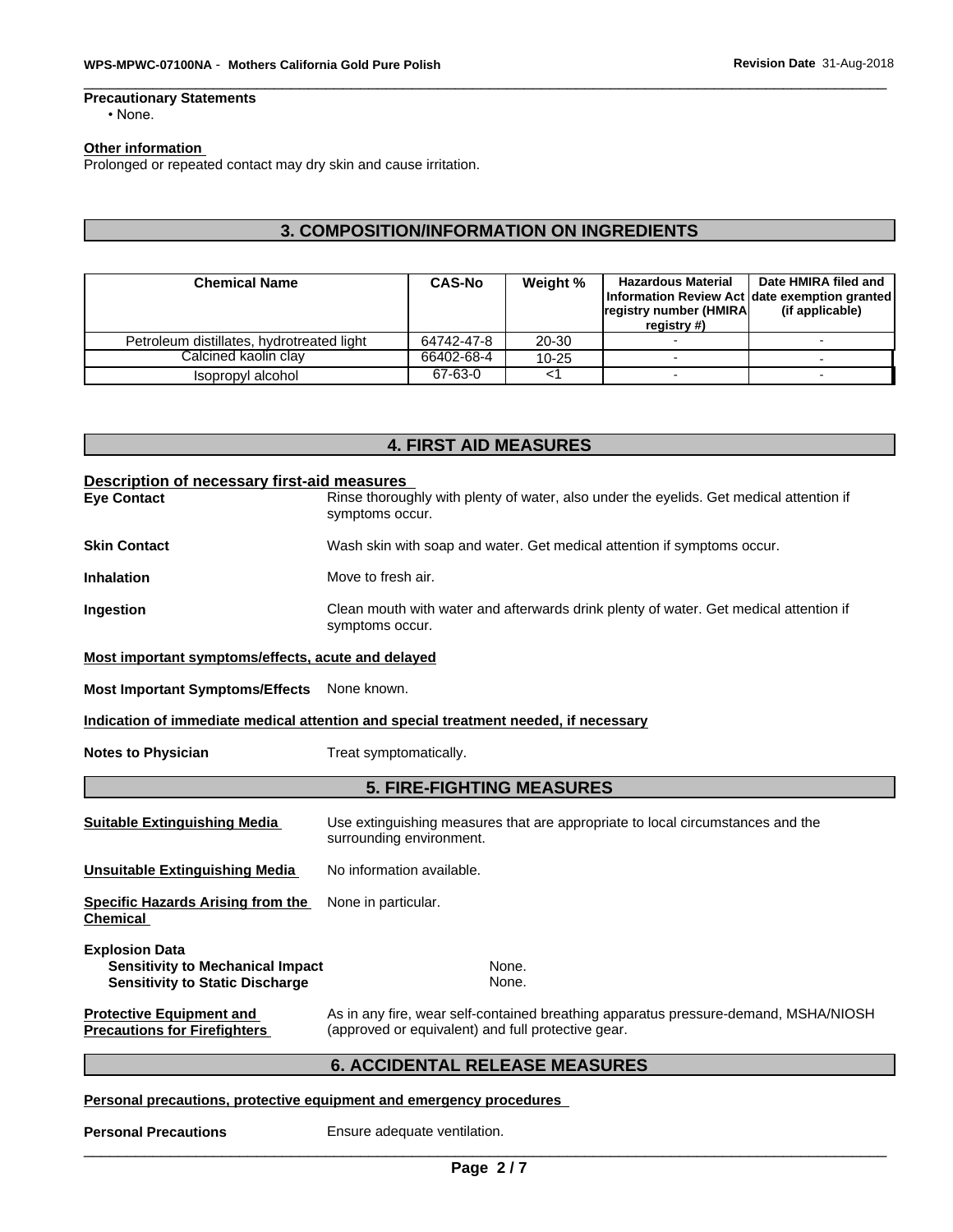| WPS-MPWC-07100NA - Mothers California Gold Pure Polish       |                                                                                                                                                                                                       | Revision Date 31-Aug-2018 |  |
|--------------------------------------------------------------|-------------------------------------------------------------------------------------------------------------------------------------------------------------------------------------------------------|---------------------------|--|
| <b>Environmental Precautions</b>                             |                                                                                                                                                                                                       |                           |  |
| <b>Environmental Precautions</b>                             | See Section 12 for additional Ecological Information.                                                                                                                                                 |                           |  |
| Methods and materials for containment and cleaning up        |                                                                                                                                                                                                       |                           |  |
| <b>Methods for Containment</b>                               | Prevent further leakage or spillage if safe to do so.                                                                                                                                                 |                           |  |
| <b>Methods for Cleaning Up</b>                               | Dam up. Soak up with inert absorbent material. Pick up and transfer to properly labeled<br>containers. Clean contaminated surface thoroughly. Keep in suitable and closed containers<br>for disposal. |                           |  |
|                                                              | <b>7. HANDLING AND STORAGE</b>                                                                                                                                                                        |                           |  |
| <b>Precautions for safe handling</b>                         |                                                                                                                                                                                                       |                           |  |
| <b>Handling</b>                                              | Handle in accordance with good industrial hygiene and safety practice.                                                                                                                                |                           |  |
| Conditions for safe storage, including any incompatibilities |                                                                                                                                                                                                       |                           |  |
| <b>Storage</b>                                               | Keep containers tightly closed in a dry, cool and well-ventilated place.                                                                                                                              |                           |  |
| <b>Incompatible Products</b>                                 | None known based on information supplied.                                                                                                                                                             |                           |  |
|                                                              | 8. EXPOSURE CONTROLS / PERSONAL PROTECTION                                                                                                                                                            |                           |  |
| <b>Control parameters</b>                                    |                                                                                                                                                                                                       |                           |  |
| Exnosure Guidelines                                          |                                                                                                                                                                                                       |                           |  |

#### **Precautions for safe handling**

#### **Conditions for safe storage, including any incompatibilities**

#### **Control parameters**

#### **Exposure Guidelines**

| <b>Chemical Name</b>                      | <b>ACGIH TLV</b>                            | <b>OSHA PEL</b>                         | <b>NIOSH IDLH</b>                        |
|-------------------------------------------|---------------------------------------------|-----------------------------------------|------------------------------------------|
| Petroleum distillates, hydrotreated light | TWA: $5 \text{ mg/m}^3$                     | TWA: $5 \text{ mg/m}^3$                 |                                          |
| 64742-47-8                                | STEL: 10 mg/m <sup>3</sup>                  | (as oil mist)                           |                                          |
|                                           | (as oil mist)                               |                                         |                                          |
| Calcined kaolin clay                      | STEL: 10 mg/m <sup>3</sup> Zr               | TWA: 5 $mg/m3 Zr$                       | TWA: 5 mg/m <sup>3</sup> respirable dust |
| 66402-68-4                                | TWA: 5 mg/m <sup>3</sup> Zr TWA: 0.02       | (vacated) TWA: 5 mg/m <sup>3</sup> Zr   | TWA: 10 mg/m <sup>3</sup> total dust     |
|                                           | mg/m <sup>3</sup> Mn respirable particulate | (vacated) STEL: 10 mg/m <sup>3</sup> Zr |                                          |
|                                           | matter                                      |                                         |                                          |
|                                           | TWA: 0.1 mg/m <sup>3</sup> Mn inhalable     |                                         |                                          |
|                                           | particulate matter                          |                                         |                                          |
| Isopropyl alcohol                         | STEL: 400 ppm                               | TWA: 400 ppm                            | IDLH: 2000 ppm 10% LEL                   |
| 67-63-0                                   | TWA: 200 ppm                                | TWA: 980 mg/m <sup>3</sup>              | TWA: 980 mg/m <sup>3</sup>               |
|                                           |                                             | (vacated) TWA: 400 ppm                  | TWA: 400 ppm                             |
|                                           |                                             | (vacated) TWA: 980 mg/m <sup>3</sup>    | STEL: 500 ppm                            |
|                                           |                                             | (vacated) STEL: 500 ppm                 | STEL: 1225 mg/m <sup>3</sup>             |
|                                           |                                             | (vacated) STEL: 1225 mg/m <sup>3</sup>  |                                          |

*ACGIH TLV: American Conference of Governmental Industrial Hygienists - Threshold Limit Value. OSHA PEL: Occupational Safety and Health Administration - Permissible Exposure Limits. NIOSH IDLH: Immediately Dangerous to Life or Health.*

**Other Exposure Guidelines** Vacated limits revoked by the Court of Appeals decision in AFL-CIO v. OSHA, 965 F.2d 962 (11th Cir., 1992).

#### **Appropriate engineering controls**

# **Engineering Measures** Showers

Eyewash stations Ventilation systems

### **Individual protection measures, such as personal protective equipment**

| <b>Eye/Face Protection</b>      | Goggles.                                                                          |
|---------------------------------|-----------------------------------------------------------------------------------|
| <b>Skin and Body Protection</b> | Protective gloves.                                                                |
| <b>Respiratory Protection</b>   | If exposure limits are exceeded or irritation is experienced, NIOSH/MSHA approved |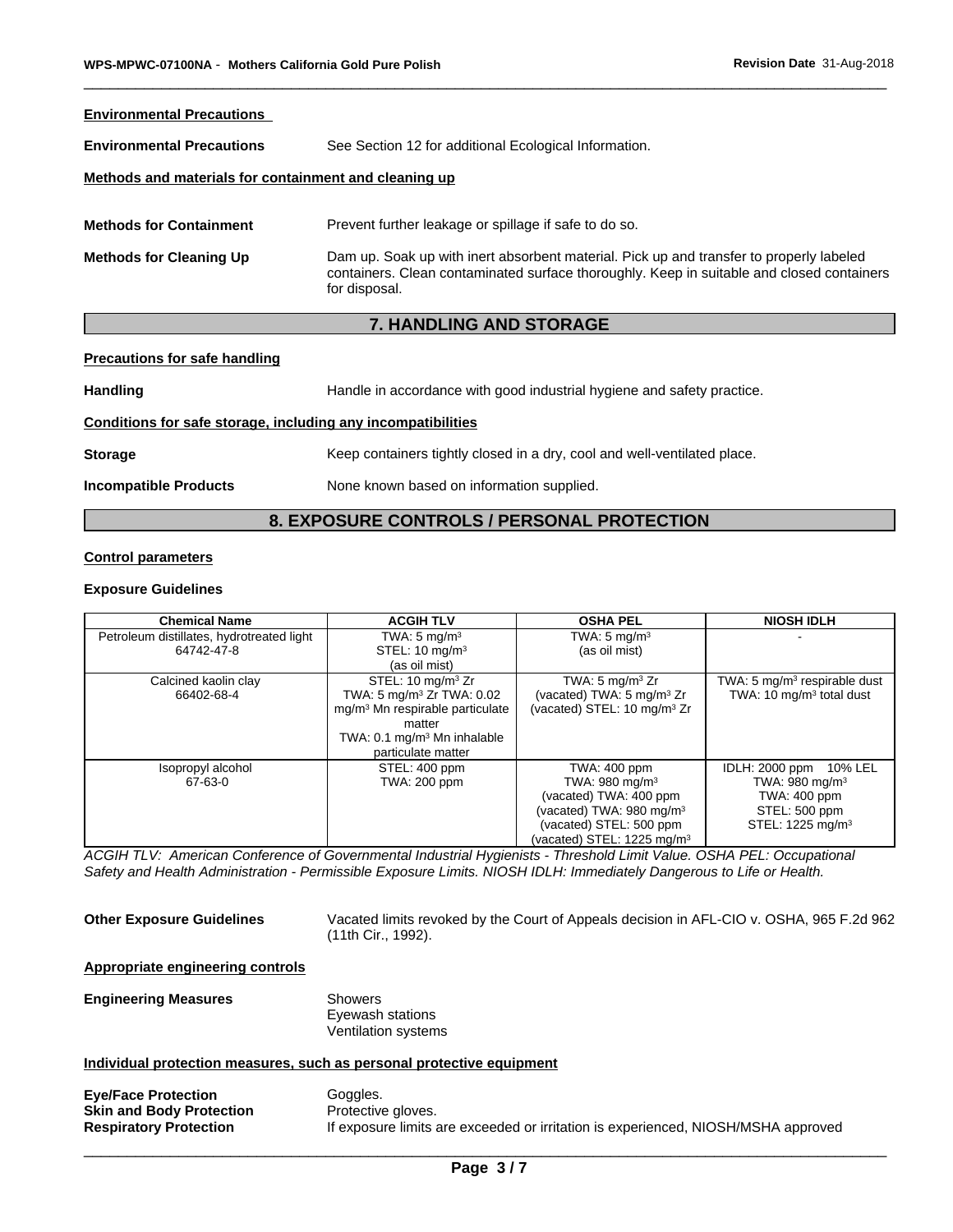#### respiratory protection should be worn.

#### **Information on basic physical and chemical properties**

|                                                                                         | respiratory protection should be worn. |                                                                        |                                     |  |  |  |
|-----------------------------------------------------------------------------------------|----------------------------------------|------------------------------------------------------------------------|-------------------------------------|--|--|--|
| <b>Hygiene Measures</b>                                                                 |                                        | Handle in accordance with good industrial hygiene and safety practice. |                                     |  |  |  |
|                                                                                         | 9. PHYSICAL AND CHEMICAL PROPERTIES    |                                                                        |                                     |  |  |  |
| Information on basic physical and chemical properties                                   |                                        |                                                                        |                                     |  |  |  |
| <b>Physical State</b><br>Odor                                                           | Liquid.<br>Perfume.                    | Appearance<br><b>Odor Threshold</b>                                    | White.<br>No information available. |  |  |  |
| <b>Property</b>                                                                         | Values                                 | Remarks/ - Method                                                      |                                     |  |  |  |
| рH                                                                                      | 9                                      | None known                                                             |                                     |  |  |  |
| <b>Melting Point/Range</b>                                                              | No data available                      | None known                                                             |                                     |  |  |  |
| <b>Boiling Point/Boiling Range</b>                                                      | No data available                      | None known                                                             |                                     |  |  |  |
| <b>Flash Point</b>                                                                      | $>60$ °C and <=93°C                    | Closed Cup method                                                      |                                     |  |  |  |
| <b>Evaporation rate</b>                                                                 | No data available                      | None known                                                             |                                     |  |  |  |
| Flammability (solid, gas)<br><b>Flammability Limits in Air</b>                          | No data available                      | None known                                                             |                                     |  |  |  |
| upper flammability limit                                                                | No data available                      |                                                                        |                                     |  |  |  |
| lower flammability limit                                                                | No data available                      |                                                                        |                                     |  |  |  |
| <b>Vapor Pressure</b>                                                                   | No data available                      | None known                                                             |                                     |  |  |  |
| <b>Vapor Density</b>                                                                    | No data available                      | None known                                                             |                                     |  |  |  |
| <b>Relative Density</b>                                                                 | No data available                      | None known                                                             |                                     |  |  |  |
| <b>Specific Gravity</b>                                                                 | No data available<br>No data available | None known                                                             |                                     |  |  |  |
| <b>Water Solubility</b>                                                                 | No data available                      | None known<br>None known                                               |                                     |  |  |  |
| Solubility in other solvents<br>Partition coefficient: n-octanol/waterNo data available |                                        | None known                                                             |                                     |  |  |  |
| <b>Autoignition Temperature</b>                                                         | No data available                      | None known                                                             |                                     |  |  |  |
| <b>Decomposition Temperature</b>                                                        | No data available                      | None known                                                             |                                     |  |  |  |
| Viscosity                                                                               | 14000 cps                              | None known                                                             |                                     |  |  |  |
| <b>Flammable Properties</b>                                                             | Flammable Liquid                       |                                                                        |                                     |  |  |  |
| <b>Explosive Properties</b>                                                             | No data available                      |                                                                        |                                     |  |  |  |
| <b>Oxidizing Properties</b>                                                             | No data available                      |                                                                        |                                     |  |  |  |
| Other information                                                                       |                                        |                                                                        |                                     |  |  |  |
| <b>VOC Content (%)</b>                                                                  | No data available                      |                                                                        |                                     |  |  |  |
|                                                                                         |                                        | <b>10. STABILITY AND REACTIVITY</b>                                    |                                     |  |  |  |
| <b>Reactivity</b>                                                                       | No data available.                     |                                                                        |                                     |  |  |  |
|                                                                                         |                                        | Stable under recommended storage conditions.                           |                                     |  |  |  |

| <b>Reactivity</b>                        | No data available.                                                                                                                                  |
|------------------------------------------|-----------------------------------------------------------------------------------------------------------------------------------------------------|
| <b>Chemical stability</b>                | Stable under recommended storage conditions.                                                                                                        |
| Possibility of hazardous reactions       | None under normal processing.                                                                                                                       |
| <b>Hazardous Polymerization</b>          | Hazardous polymerization does not occur.                                                                                                            |
| <b>Conditions to avoid</b>               | Do not freeze. Heat, flames and sparks.                                                                                                             |
| <b>Incompatible materials</b>            | None known based on information supplied.                                                                                                           |
|                                          | Hazardous decomposition products None under normal use. Thermal decomposition can lead to release of irritating gases and<br>vapors. Carbon oxides. |
|                                          | <b>11. TOXICOLOGICAL INFORMATION</b>                                                                                                                |
| Information on likely routes of exposure |                                                                                                                                                     |
| <b>Product Information</b>               |                                                                                                                                                     |

### **Information on likely routes of exposure**

**Product Information**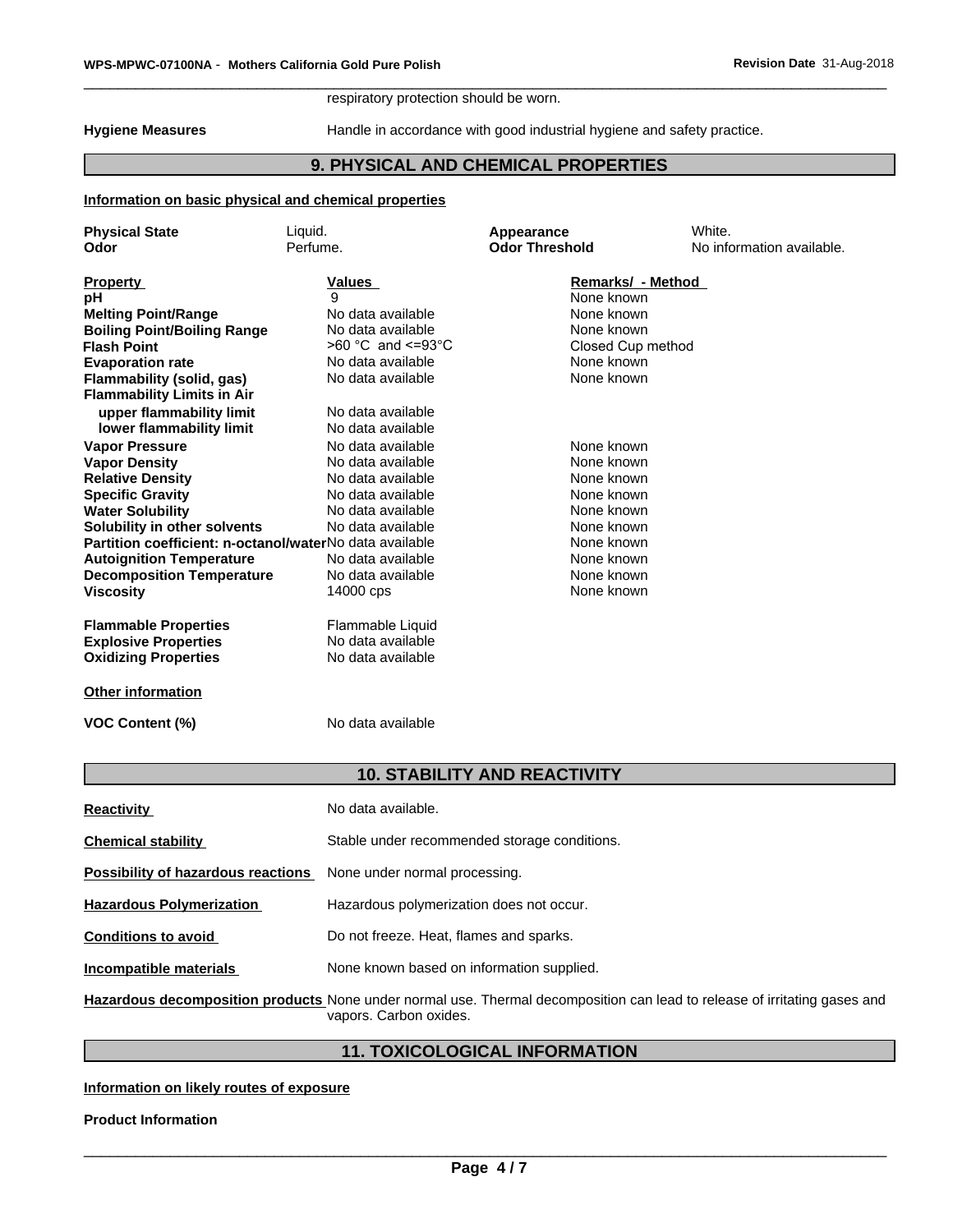| <b>Inhalation</b>   | No known effect based on information supplied.                   |
|---------------------|------------------------------------------------------------------|
| <b>Eve Contact</b>  | Contact with eyes may cause irritation.                          |
| <b>Skin Contact</b> | Prolonged or repeated contact may dry skin and cause irritation. |
| Ingestion           | No known effect based on information supplied.                   |

#### **Numerical measures of toxicity - Product**

#### **Component Information**

| Contact with eyes may cause irritation.<br><b>Eve Contact</b><br>Prolonged or repeated contact may dry skin and cause irritation.<br><b>Skin Contact</b><br>No known effect based on information supplied.<br>Ingestion<br>Numerical measures of toxicity - Product<br>The following values are calculated based on chapter 3.1 of the GHS document: Not applicable |                                     |                         |                        |  |  |  |
|---------------------------------------------------------------------------------------------------------------------------------------------------------------------------------------------------------------------------------------------------------------------------------------------------------------------------------------------------------------------|-------------------------------------|-------------------------|------------------------|--|--|--|
|                                                                                                                                                                                                                                                                                                                                                                     |                                     |                         |                        |  |  |  |
| <b>Component Information</b>                                                                                                                                                                                                                                                                                                                                        |                                     |                         |                        |  |  |  |
| <b>Chemical Name</b>                                                                                                                                                                                                                                                                                                                                                | LD50 Oral                           | <b>LD50 Dermal</b>      | <b>LC50 Inhalation</b> |  |  |  |
| Petroleum distillates, hydrotreated                                                                                                                                                                                                                                                                                                                                 | $>$ 5000 mg/kg (Rat)                | $>$ 2000 mg/kg (Rabbit) | $> 5.2$ mg/L (Rat) 4 h |  |  |  |
| light                                                                                                                                                                                                                                                                                                                                                               |                                     |                         |                        |  |  |  |
| Paraffinic, naphthenic solvent                                                                                                                                                                                                                                                                                                                                      | $>$ 5000 mg/kg (Rat)                | $>$ 2000 mg/kg (Rabbit) | $> 5.2$ mg/L (Rat) 4 h |  |  |  |
| Poly(dimethylsiloxane)                                                                                                                                                                                                                                                                                                                                              | $> 24$ g/kg (Rat) $> 17$ g/kg (Rat) | > 2 g/kg (Rabbit)       |                        |  |  |  |

### **Symptoms related to the physical, chemical and toxicological characteristics**

**Symptoms** None known.

#### **Delayed and immediate effects and also chronic effects from short and long term exposure**

| <b>Respiratory or Skin Sensitization</b> | Not expected to be a sensitizer.                                                         |
|------------------------------------------|------------------------------------------------------------------------------------------|
| <b>Germ Cell Mutagenicity</b>            | Does not contain substances that are known or suspected to be mutagens.                  |
| <b>Carcinogenicity</b>                   | The table below indicates whether each agency has listed any ingredient as a carcinogen. |

| name<br>1011 C 21<br>_____  | 0 <sup>0</sup> | IMDC<br>$-10V$ | $\overline{\phantom{a}}$<br>. |  |
|-----------------------------|----------------|----------------|-------------------------------|--|
| alcohol<br>Isopropyl<br>3U. |                | aroup<br>.     |                               |  |

#### **IARC: (International Agency for Research on Cancer)**

#### **OSHA: (Occupational Safety & Health Administration)**

| <b>OSHA: (Occupational Safety &amp; Health Administration)</b><br>X - Present |                                                                                                                                                                                                              |
|-------------------------------------------------------------------------------|--------------------------------------------------------------------------------------------------------------------------------------------------------------------------------------------------------------|
| <b>Reproductive Toxicity</b>                                                  | This product does not contain any known or suspected reproductive hazards.                                                                                                                                   |
| <b>STOT - single exposure</b><br><b>STOT - repeated exposure</b>              | Based on available data, the classification criteria are not met.<br>None of the ingredients are known to cause specific target organ effects through prolonged<br>or repeated exposure.                     |
| <b>Chronic Toxicity</b>                                                       | Prolonged or repeated contact may dry skin and cause irritation.                                                                                                                                             |
| <b>Aspiration Hazard</b>                                                      | Based on product level data, this product does not meet the requirement to be classified as<br>an aspiration hazard. However, this product contains an ingredient that may cause<br>aspiration if swallowed. |
|                                                                               | <b>12. ECOLOGICAL INFORMATION</b>                                                                                                                                                                            |

#### **Ecotoxicity**

| <b>Chemical Name</b>   | <b>Toxicity to Algae</b> | <b>Toxicity to Fish</b>      | <b>Toxicity to</b>    | Daphnia Magna (Water   |  |
|------------------------|--------------------------|------------------------------|-----------------------|------------------------|--|
|                        |                          |                              | <b>Microorganisms</b> | Flea)                  |  |
| Petroleum distillates, |                          | LC50 96 h: = 45 mg/L         |                       | LC50 96 h: = 4720 mg/L |  |
| hydrotreated light     |                          | flow-through (Pimephales     |                       | (Den-dronereides       |  |
| 64742-47-8             |                          | promelas) LC50 96 h: = $2.2$ |                       | heteropoda)            |  |
|                        |                          | mg/L static (Lepomis         |                       |                        |  |
|                        |                          | macrochirus) LC50 96 h: $=$  |                       |                        |  |
|                        |                          | 2.4 mg/L static              |                       |                        |  |
|                        |                          | (Oncorhynchus mykiss)        |                       |                        |  |
| Paraffinic, naphthenic |                          | LC50: 45 mg/L Pimephales     |                       | LC50 96 h: = 4720 mg/L |  |
| solvent                |                          | promelas 96 h flow-through   |                       | (Den-dronereides       |  |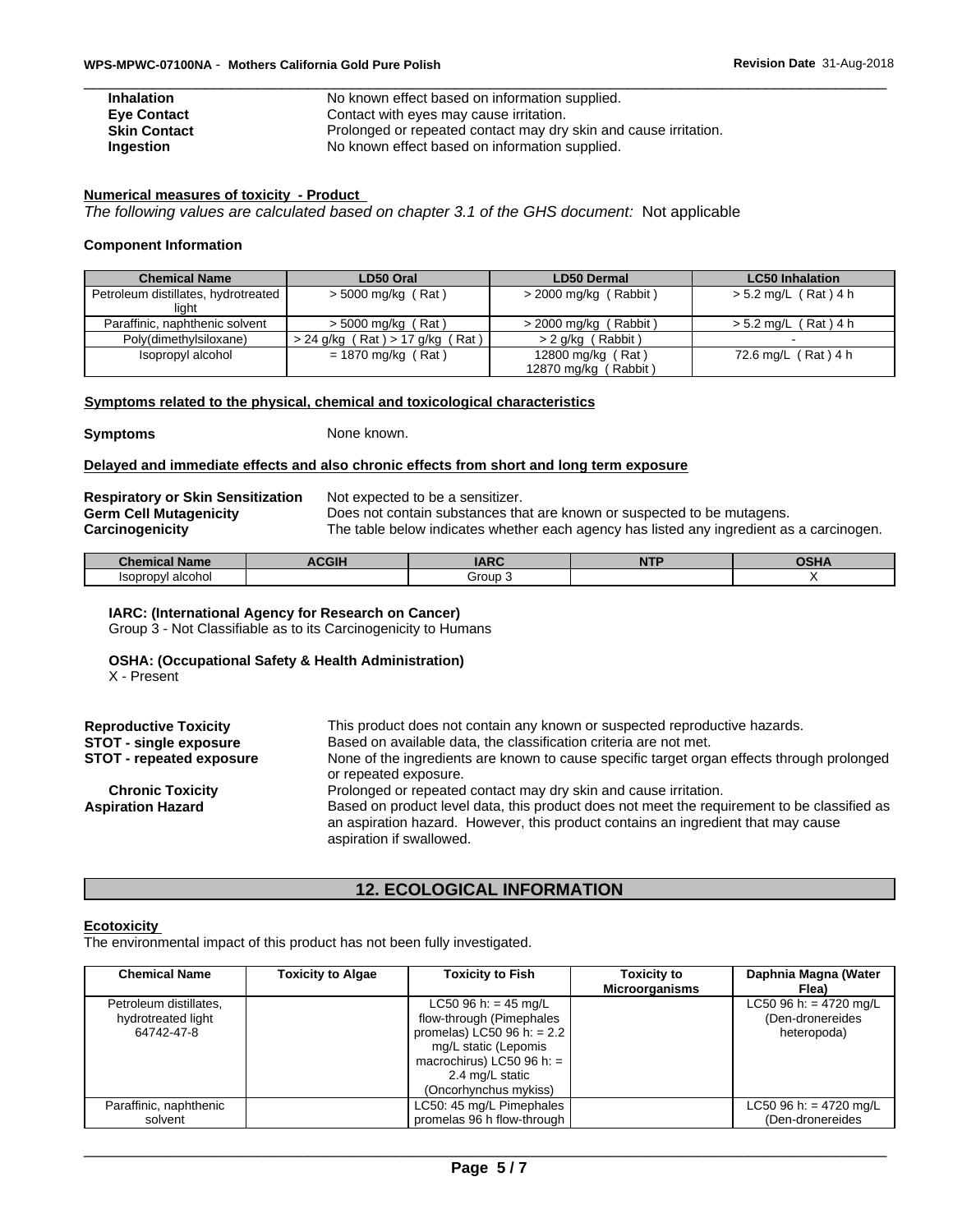| 64742-47-8                   |                                                                                                                      | LC50: 2.2 mg/L Lepomis<br>macrochirus 96 h static<br>LC50: 2.4 mg/L<br>Oncorhynchus mykiss 96 h                                                                                                    | heteropoda)                                |  |
|------------------------------|----------------------------------------------------------------------------------------------------------------------|----------------------------------------------------------------------------------------------------------------------------------------------------------------------------------------------------|--------------------------------------------|--|
| Isopropyl alcohol<br>67-63-0 | EC50 72 h: $> 1000$ mg/L<br>(Desmodesmus<br>subspicatus) $EC50$ 96 h: $>$<br>1000 mg/L (Desmodesmus)<br>subspicatus) | static<br>LC50 96 h: = 11130 mg/L<br>static (Pimephales<br>promelas)<br>LC50 96 h: = 9640 mg/L<br>flow-through (Pimephales<br>promelas)<br>LC50 96 h: > 1400000 $\mu$ g/L<br>(Lepomis macrochirus) | EC50 48 h: = 13299 mg/L<br>(Daphnia magna) |  |

### **Persistence and Degradability** No information available.

**Bioaccumulation** No information available.

**International Regulations**

**Chemical Name Log Pow** Isopropyl alcohol 0.05 **Mobility Mobility** No information available. **Other Adverse Effects** No information available. **13. DISPOSAL CONSIDERATIONS Waste Disposal Methods** Dispose of in accordance with local regulations. **Contaminated Packaging** Do not re-use empty containers. **14. TRANSPORT INFORMATION** DOT Not regulated TDG Not regulated **MEX** Not regulated

### **15. REGULATORY INFORMATION**

| Ozone depleting substances                                                       | Not applicable                                   |                                            |
|----------------------------------------------------------------------------------|--------------------------------------------------|--------------------------------------------|
| <b>Persistent Organic Pollutants</b>                                             | Not applicable                                   |                                            |
| <b>Hazardous Waste</b>                                                           |                                                  |                                            |
| <b>Chemical Name</b>                                                             |                                                  | <b>Basel Convention (Hazardous Wastes)</b> |
| Calcined kaolin clay                                                             |                                                  | Y23                                        |
| Isopropyl alcohol                                                                |                                                  | Y42                                        |
| The Rotterdam Convention (Prior                                                  | Not applicable                                   |                                            |
| <b>Informed Consent)</b>                                                         |                                                  |                                            |
| International Convention for the                                                 | Not applicable                                   |                                            |
| <b>Prevention of Pollution from Ships</b>                                        |                                                  |                                            |
| (MARPOL)                                                                         |                                                  |                                            |
| International Inventories                                                        |                                                  |                                            |
| <b>TSCA</b>                                                                      | Contact supplier for inventory compliance status |                                            |
| <b>DSL/NDSL</b>                                                                  | Contact supplier for inventory compliance status |                                            |
| Legend                                                                           |                                                  |                                            |
| <b>TSCA</b> - United States Toxic Substances Control Act Section 8(b) Inventory  |                                                  |                                            |
| <b>DSL/NDSL</b> - Canadian Domestic Substances List/Non-Domestic Substances List |                                                  |                                            |

 $\overline{\phantom{a}}$  ,  $\overline{\phantom{a}}$  ,  $\overline{\phantom{a}}$  ,  $\overline{\phantom{a}}$  ,  $\overline{\phantom{a}}$  ,  $\overline{\phantom{a}}$  ,  $\overline{\phantom{a}}$  ,  $\overline{\phantom{a}}$  ,  $\overline{\phantom{a}}$  ,  $\overline{\phantom{a}}$  ,  $\overline{\phantom{a}}$  ,  $\overline{\phantom{a}}$  ,  $\overline{\phantom{a}}$  ,  $\overline{\phantom{a}}$  ,  $\overline{\phantom{a}}$  ,  $\overline{\phantom{a}}$